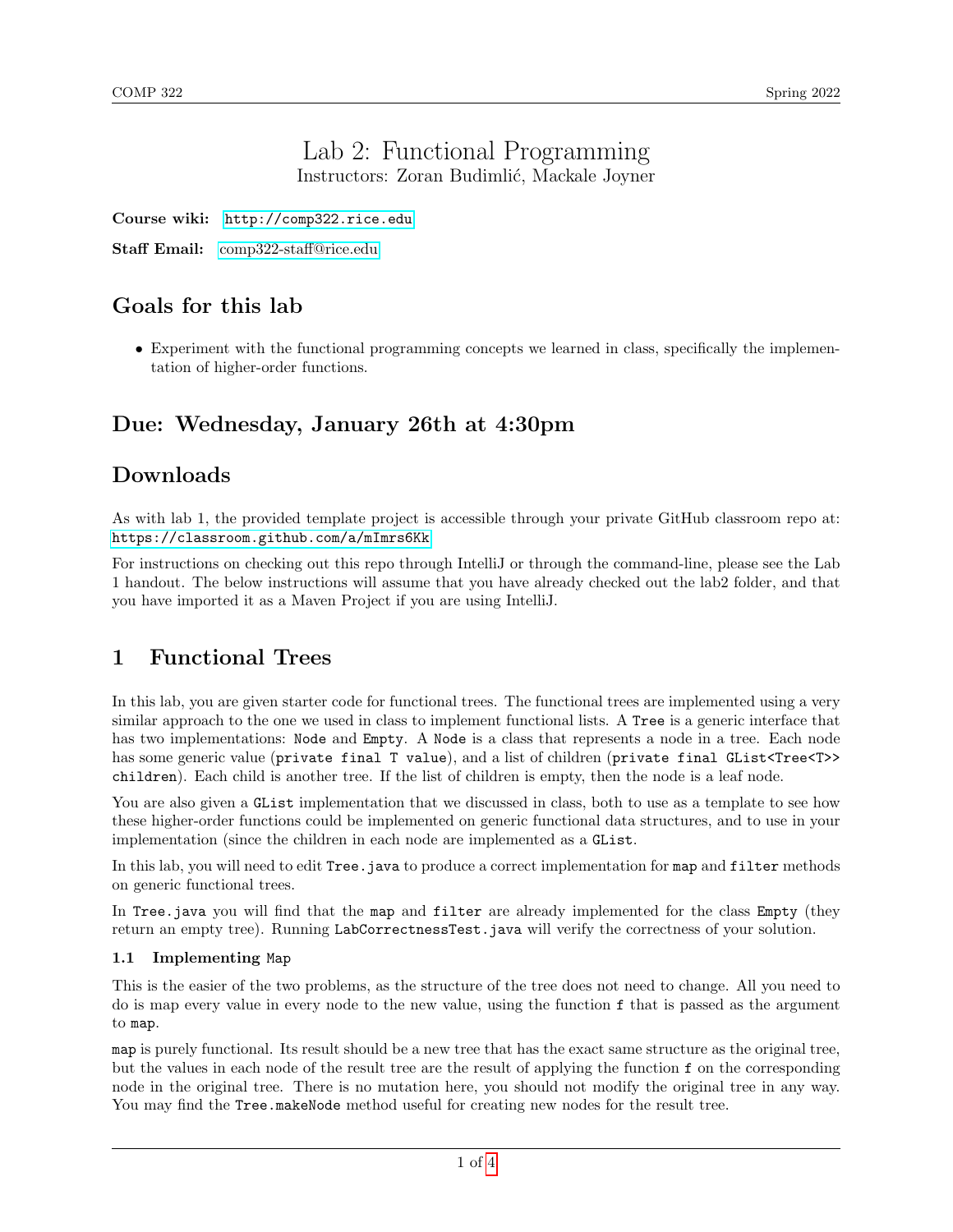Make sure you traverse the whole tree to apply the mapping function. You may find the method GList.map useful when traversing the children of a node.

Take a look at the Lab2CorrectnessTest.testMap() method. Here, we are creating a tree to test the map function as follows:

```
var n1 = makeNode("Hello", GList.empty());
var n2 = makeNode("Rice", GList.empty());
var n3 = makeNode("University", GList.empty());
var t1 = makeNode("First Tree", GList.of(n1, n2, n3));
var t2 = makeNode("Second Tree", GList.of(t1, n1, n2));
var t3 = makeNode("Third Tree", GList.of(t1, t2, n3));
```
This creates a tree t3 that looks like this:



Now, when we map this tree using the following call:

var resultTree = t3.map(String::length)

We should get a new tree resultTree that looks like this: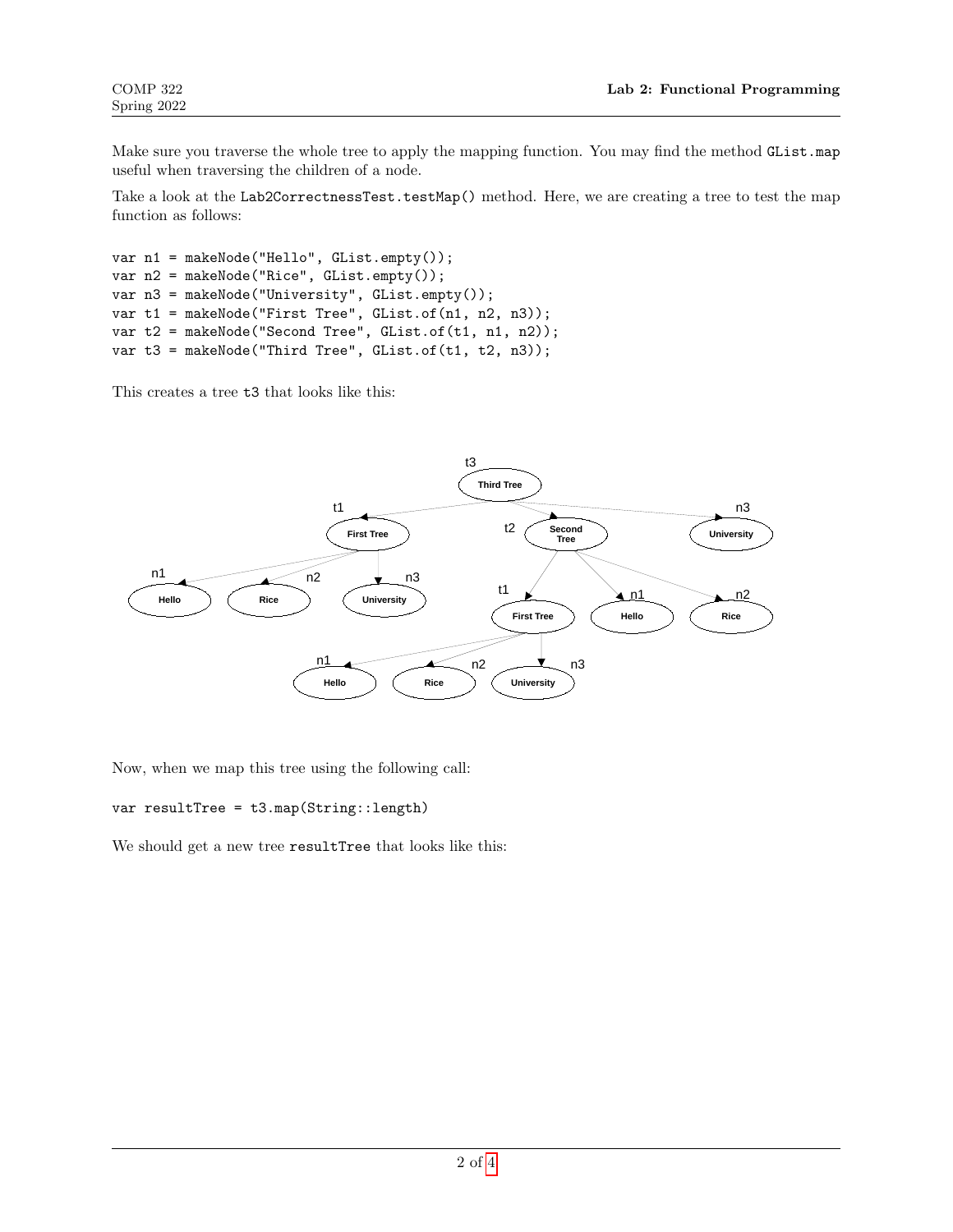

Notice that the resultTree has the exact same structure as t3, but the value of each node in resultTree is the lenght of the string in the corresponding node in t3.

### 1.2 Implementing Filter

Implementing filter is going to be a bit trickier, since we will have to restructure the resulting tree. If the predicate p returns false when applied to a value in a node, then that node should not appear in the result tree. But what happens at the position that that node was occupying? We have to find a replacement for that node, if one exists.

We will be using a very simple approach for restructuring the tree. If a node is filtered out, then we will replace it with its first child.

What if that first child needs to be filtered out as well? Well, it will get replaced by its own first child. And so on... Hopefully, you see the recursive structure of the approach here. If all the children and their subtrees of a node that is filtered out are also filtered out, then the node and its whole subtree do not appear in the output.

For example, let's say we want to filter out all the nodes in the tree t3 above that contain a string of length of more than 5. I.e., we want to keep all the nodes containing strings of less than 6. We would do this using filter like so:

#### filteredTree =  $t3.filter(s \rightarrow s.length() < 6);$

The resulting filteredTree should look like this: